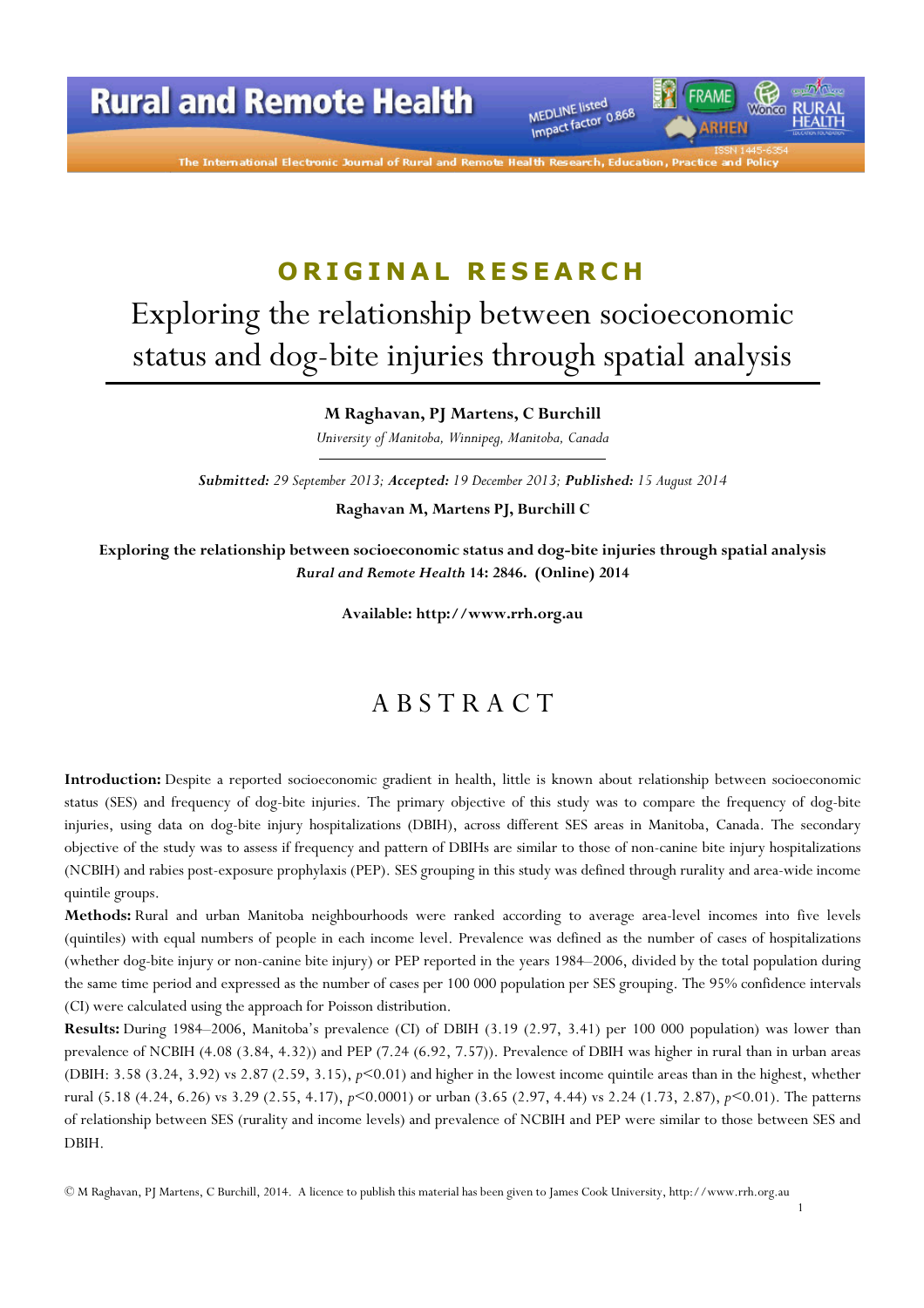

The International Electronic Journal of Rural and Remote Health Research, Education Practice and Policy

Conclusions: Although only a descriptive study, the results suggest that policies for control of dog-bite injuries should be areaspecific. Prevention efforts could perhaps be improved by focussing not only on families, but also on neighbourhood regions.

Key words: dog-bite injury hospitalizations, non-canine bite injury hospitalizations, post-exposure prophylaxis, rural-urban gap, SES and injury rate, socioeconomic gradient.

### Introduction

An inverse relationship between socioeconomic status (SES) and health is known to exist in general<sup>1,2</sup>. Specifically, certain injuries are known to occur at higher rates in rural areas and in lower SES areas, whether urban or rural<sup>3-8</sup>. While a handful of studies exist that suggest that dog-bite injuries occur at higher rates in rural areas<sup>9,10</sup>, very few reports have attempted to explore the relationship between lower SES and higher frequency of dog-bite injuries. Therefore, the present descriptive study was primarily conducted to explore the relationship between lower SES and higher prevalence of dog-bite injury hospitalizations (DBIH) using data from the Canadian province of Manitoba. The secondary objective of the study was to assess if pattern of DBIHs is similar to patterns of non-canine bite injury hospitalizations (NCBIH) and rabies post-exposure prophylaxis (PEP). The authors sought to study the pattern of rabies PEP, because being bitten or injured by a dog (among other terrestrial mammals) continues to be a cause for seeking rabies PEP11-14. The results of the secondary objective of the study will allow for a comparison of the influence of SES on the epidemiology of DBIH with that of NCBIH and PEP. Such a study would uniquely add to the existing body of world literature on dog-bite injuries and would be valuable information for understanding how to prevent severe dog-bite injuries in people, especially children.

## Methods

Prevalence of DBIH, NCBIH and rabies PEP was determined for the period 1984–2006. Prevalence in this study was defined as the number of hospitalizations (whether dog-bite injury or non-canine bite injury) or PEP reported during the study period divided by the total population during the same period and expressed as the number of hospitalizations or PEP per 100 000 people<sup>15</sup>. A detailed description of the databases used has been previously published<sup>10</sup>.

Briefly, hospitalization and PEP data were extracted by patient's resident address for all postal code regions of Manitoba from administrative health databases in the Population Health Research Data Repository housed at the Manitoba Centre for Health Policy at the University of Manitoba<sup>16</sup>. This repository contains deidentified, person-level medical records for Manitoba's population. The data are de-identified but linkable across records and across time by an encrypted health number.

All-cause hospitalizations (both inpatient and outpatient admissions) from year 1984/85, contained in the Hospital Separation Abstracts database, was searched for bite-injury hospitalizations from 1984/85 to 2006/07. Dog-bite injuries were identified using the International Classification of Diseases 9th and 10th revisions (clinical modification (CM) and with Canadian enhancements (CA)): ICD-9-CM-code E906.0 and ICD-10-CA code W54<sup>17</sup>. Animal-bite injuries were identified through E codes in ICD9 (E906.1–E906.5) and W codes in ICD10 (W53, W55, W57–W59)<sup>17</sup>. These codes exclude venomous reptiles, arthropods and sea animals and focus on bite injuries inflicted by several land mammals, some of which are not further identified at a species level.

Physician billing claims in the Medical Services database and the Manitoba Immunization Monitoring System (1984/85 – 2006/07) (MIMS) were searched to identify rabies post-exposure vaccine tariff codes, given as AB-post rabies vaccine 8751 and IGrabies immune globulin 8768. Tariff codes from the past (8752, 8753, 8754, 8755) for rabies inactive human diploid vac (post exposure) 2nd–5th dose (INIT series) were also identified for analysis. Further information on physician billing claims and diagnostic codes available in the claims was reported earlier. The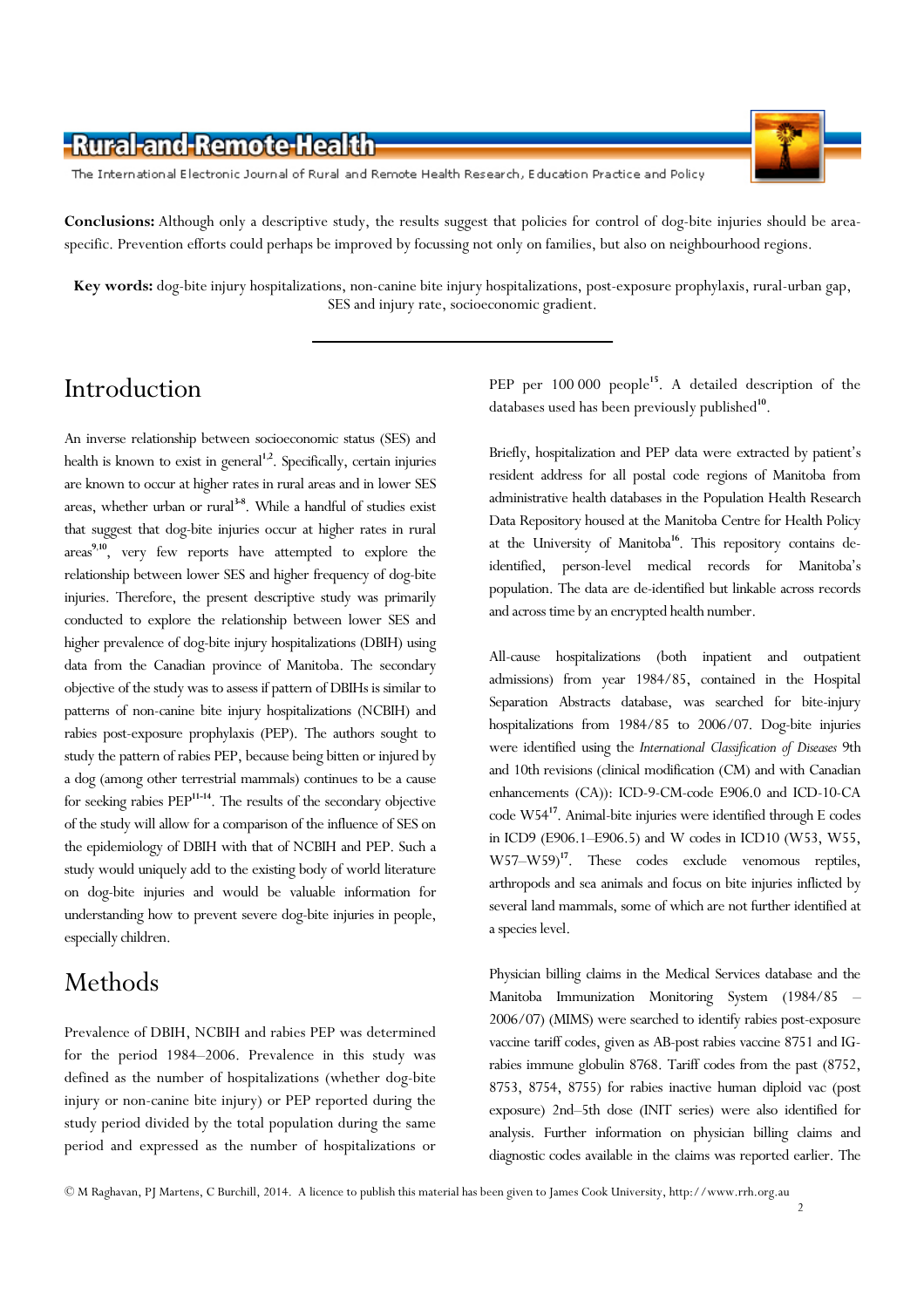The International Electronic Journal of Rural and Remote Health Research, Education Practice and Policy

Population database was accessed to provide population counts or denominator to calculate prevalence for years 1984–2006. The 95% confidence intervals (CI) were calculated using the approach for Poisson distribution<sup>18,19</sup>. Poisson regression coefficients for each of the studied factors along with standard errors were determined<sup>20</sup>.

Prevalence was compared between rural and urban Manitoba<sup>21</sup> across five Manitoba regions (northern, mid, southern, Winnipeg and Brandon) and across income quintile areas of Manitoba. Manitoba regions and area-level SES grouping variable (eg income quintile values for Manitoba Dissemination Areas) were previously created using postal  $\mathrm{codes}^2$ . Manitoba neighborhoods were ranked according to average income levels into five levels (with level 1 representing the lowest quintile and level 5 representing the highest quintile) with equal numbers of people in each level of income $^{22}$ . By its nature, the income quintile variable is an aggregate-level variable, albeit at the smallest census level (Dissemination Areas) and does not represent an individual/family income per se. Because income levels differed so much between urban and rural Manitoba, separate scales were developed for urban (represented by Winnipeg and Brandon regions) and rural (represented by northern, mid and southern regions) areas of Manitoba<sup>21,22</sup>. Accordingly, R1 and U1 represent the lowest quintile in rural and urban areas, respectively, and R5 and U5 represent the highest quintile in rural and urban areas, respectively.

Data were accessed at the Manitoba Centre for Health Policy and analyzed using Statistical Analytical System software v9.2 (SAS Institute; http://www.sas.com)<sup>23</sup>.

#### Ethics approval

The study was approved by the University of Manitoba Health Research Ethics Board and by Manitoba's Health Information Privacy Committee (HIPC) under HIPC project number 2009/2010-08.

#### Results

Descriptions of identified cases of DBIH and rabies PEP have been previously published<sup>10</sup>. Of the 1072 NCBIH, 463 (42.7%) injuries were coded 'E906.4 – Bite of nonvenomous arthropod'; 392 (36.1%) injuries were coded 'E906.3 – Bite of other animal except arthropod'; and 171 (15.8%) were coded 'W55 – Bitten or struck by other mammals', and represented the three largest groups of NCBIH. Prevalence of DBIH was lower than prevalence of NCBIH and rabies PEP in Manitoba. Prevalence of DBIH, NCBIH and PEP was higher in people aged <20 years compared with people aged ≥20 years and in males compared with females (Table 1). Prevalence of all three outcomes was higher in rural than urban areas (Table 2). The β coefficient associated with rural areas relative to urban areas was highest for PEP (0.97) and higher for NCBIH (0.59) than for DBIH (0.22). While the mid- and southern regions of Manitoba demonstrated the highest prevalence of PEP (17.68 and 10.34 per 100 000 population, respectively), the northern region (6.19) had the highest prevalence of DBIH (Fig1). Prevalence of NCBIH was high in northern (5.94), mid- (6.20) and southern (5.60) regions of Manitoba. Prevalence was higher in neighborhoods with lower income quintile groups than in neighborhoods with higher income quintile groups for all three outcomes studied.

#### Discussion

This study has established for the first time that prevalence of DBIH is higher in areas with lower SES groups than in areas with higher SES groups. This finding holds true when rural and urban quintile areas are separately analyzed as well, not just aggregated. SES grouping in this study was defined through area-wide income quintile groups. Findings also confirmed the higher prevalence of DBIH in rural and northern (remote) regions of Canada, a pattern that was previously observed while studying fatal dog attacks in Canada $^{24}$ . In addition, the study indirectly establishes the burden of DBIH relative to the burden from other animal-bite injuries. Although the prevalence of DBIH, in general, was lower than the prevalence of NCBIH and prevalence of rabies PEP, the pattern of relationship between SES and each of the outcomes studied was similar. The results of this study were consistent with the pattern of findings in previous studies that attempted to report on the relationship between SES and dog-bite injuries<sup>25-28</sup>.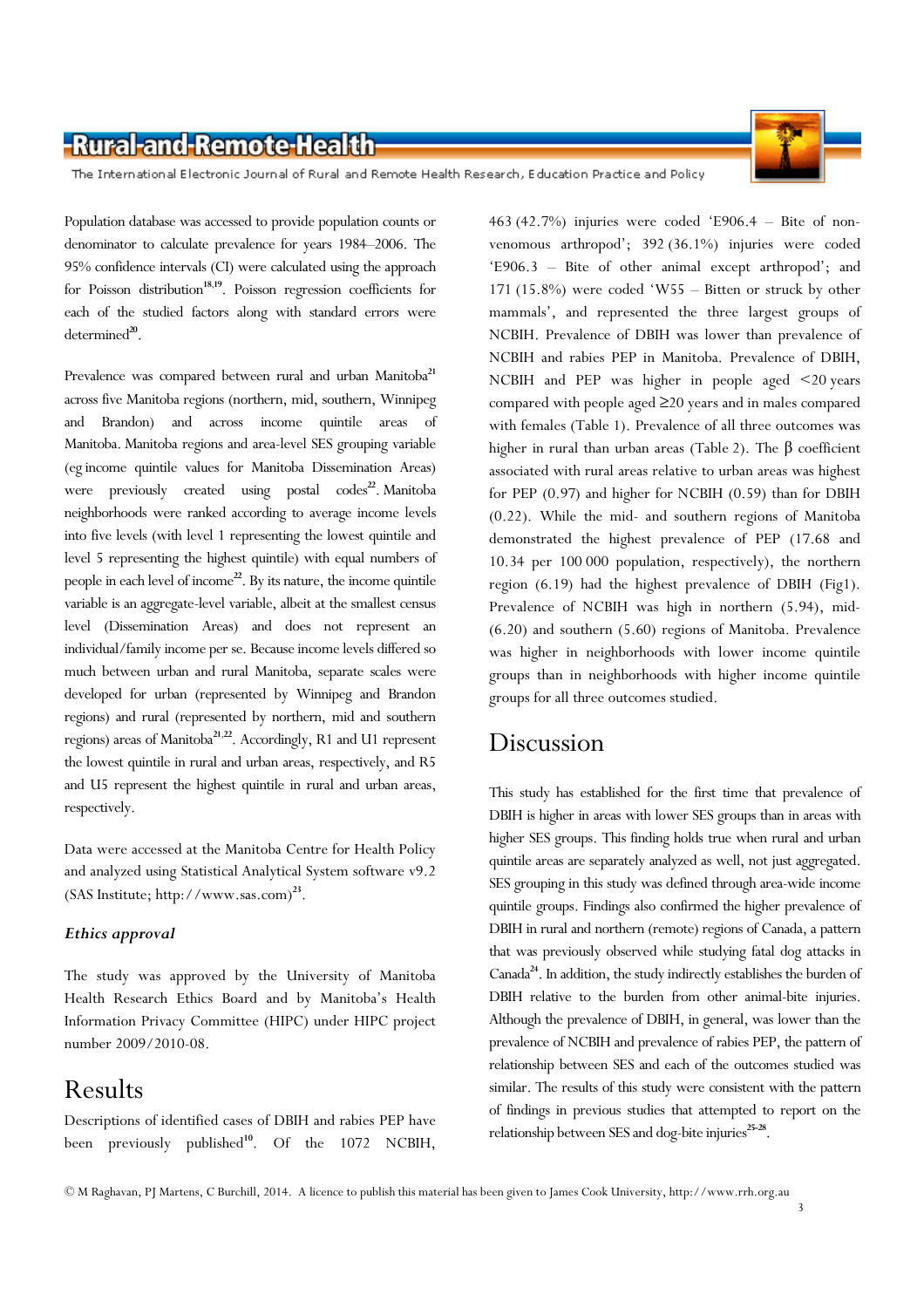

The International Electronic Journal of Rural and Remote Health Research, Education Practice and Policy

| Demographi              | Total         | Years 1984-2006                  |                     |                |                        |                  |                 |                                  |                     |          |
|-------------------------|---------------|----------------------------------|---------------------|----------------|------------------------|------------------|-----------------|----------------------------------|---------------------|----------|
| c factor                | populatio     | Dog-bite injury hospitalizations |                     |                | Non-canine bite injury |                  |                 | Rabies post-exposure prophylaxis |                     |          |
|                         | n             |                                  |                     |                | hospitalizations       |                  |                 |                                  |                     |          |
|                         |               | N                                | Prevalence          | <i>p</i> value | N                      | Prevalence       |                 | N                                | Prevalence          | p value  |
|                         |               |                                  | $(95\% \text{ CI})$ |                |                        | (95% CI)         | value           |                                  | $(95\% \text{ CI})$ |          |
| All                     | 26 26 6 540   | 838                              | 3.19(2.97, 3.41)    | —              | 1072                   | 4.08(3.84, 4.32) |                 | 1903                             | 7.24(6.92, 7.57)    |          |
| Age (years)             |               |                                  |                     |                |                        |                  |                 |                                  |                     |          |
| $20$                    | 7 5 3 3 6 1 0 | 467                              | 6.20(5.64, 6.76)    | < 0.0001       | 365                    | 4.84(4.35, 5.34) | 0.0001          | 715                              | 9.49(8.79, 10.19)   | < 0.0001 |
| $\geq$ 20               | 18 732 930    | 371                              | 1.98(1.78, 2.18)    |                | 707                    | 3.77(3.49, 4.05) | —               | 1188                             | 6.34(5.98, 6.70)    |          |
| <b>Sex</b>              |               |                                  |                     |                |                        |                  |                 |                                  |                     |          |
| Male                    | 12 963 308    | 467                              | 3.60(3.27, 3.93)    | 0.0002         | 557                    | 4.29(3.94, 4.65) | 0.088           | 982                              | 7.57(7.10, 8.05)    | 0.05     |
| Female                  | 13 303 232    | 371                              | 2.79(2.50, 3.07)    | —              | 515                    | 3.87(3.54, 4.20) | $\qquad \qquad$ | 921                              | 6.92(6.48, 7.37)    |          |
| CI, confidence interval |               |                                  |                     |                |                        |                  |                 |                                  |                     |          |

Table 1: Prevalence of dog-bite injury hospitalizations, non-canine bite injury hospitalizations and rabies post-exposure prophylaxis in the Canadian province of Manitoba, by age and gender

For example, in the USA, significant negative correlation was observed between dog bites and median household income distribution<sup>25</sup>. Biting dogs were more likely than non-biting dogs to live in neighborhoods where the residents' median incomes were less than the county median income value<sup>26</sup>. In France,  $21\%$ of children with facial dog-bite injuries were reported to belong to an unfavorable social environment<sup>27</sup>. In the UK, children that owned dogs lived in more deprived areas than those without dogs, and deprivation increased with number of dogs owned<sup>28</sup>. 'Pit bull or cross' and 'bull breed' dogs were more likely to be found in more deprived areas than other dog types<sup>28</sup>. Pit bulls or cross or bull breeds are categorized as dangerous dogs in several jurisdictions<sup>9,10</sup>, although there is also no universal consensus on whether some breeds are more dangerous than other breeds of dogs<sup>29-31</sup>. Whether the observed high prevalence is an effect of increased number and density of dogs, type of dogs, resource availability or a combination of several factors is yet to be determined. In Ireland, a higher proportion of households own pet dogs in rural districts than in urban districts $3^2$ , a finding that possibly helps to understand why dog-bite injuries are more prevalent in rural areas than in urban areas.

#### Limitations in interpretation of study results

Because of the aggregate nature of area-wide income quintile variable, no inferences can be made about the SES of the individuals in the study. However, because of the small area used to produce average neighborhood income levels from the census, the individual incomes would be highly correlated with the overall average income. A different kind of study design is needed to determine if individuals with lower SES backgrounds are at higher risk of hospitalizations due to bite injuries or at higher risk of PEP. Also, because the postal code is derived from patient's residential address, no inferences can be made about the location at which bites and injuries were sustained. Still, previous studies have established that most dog-bite injuries occur at home and are inflicted by owned dogs<sup>33,34</sup>.

Despite the descriptive nature of the present study, the pattern of results suggests that a community approach to control of injuries resulting from animal bites, specifically dog bites, could include area-specific strategies. Prevention efforts could be focussed not only at levels of families as currently practised<sup>35,36</sup>, but also at the neighborhood level in order to decrease the disproportionate burden of bite injuries in lower SES areas. Further analytical studies from different regions and from different populations may help to better understand the role of SES in dog-bite inuries and to recommend targeted, area-based policies to potentially reduce bite injuries in children. Future studies can also help to understand whether the inverse relationship between SES and bite injuries requiring hospitalizations is also observed when studying biteinjuries of all severities.

4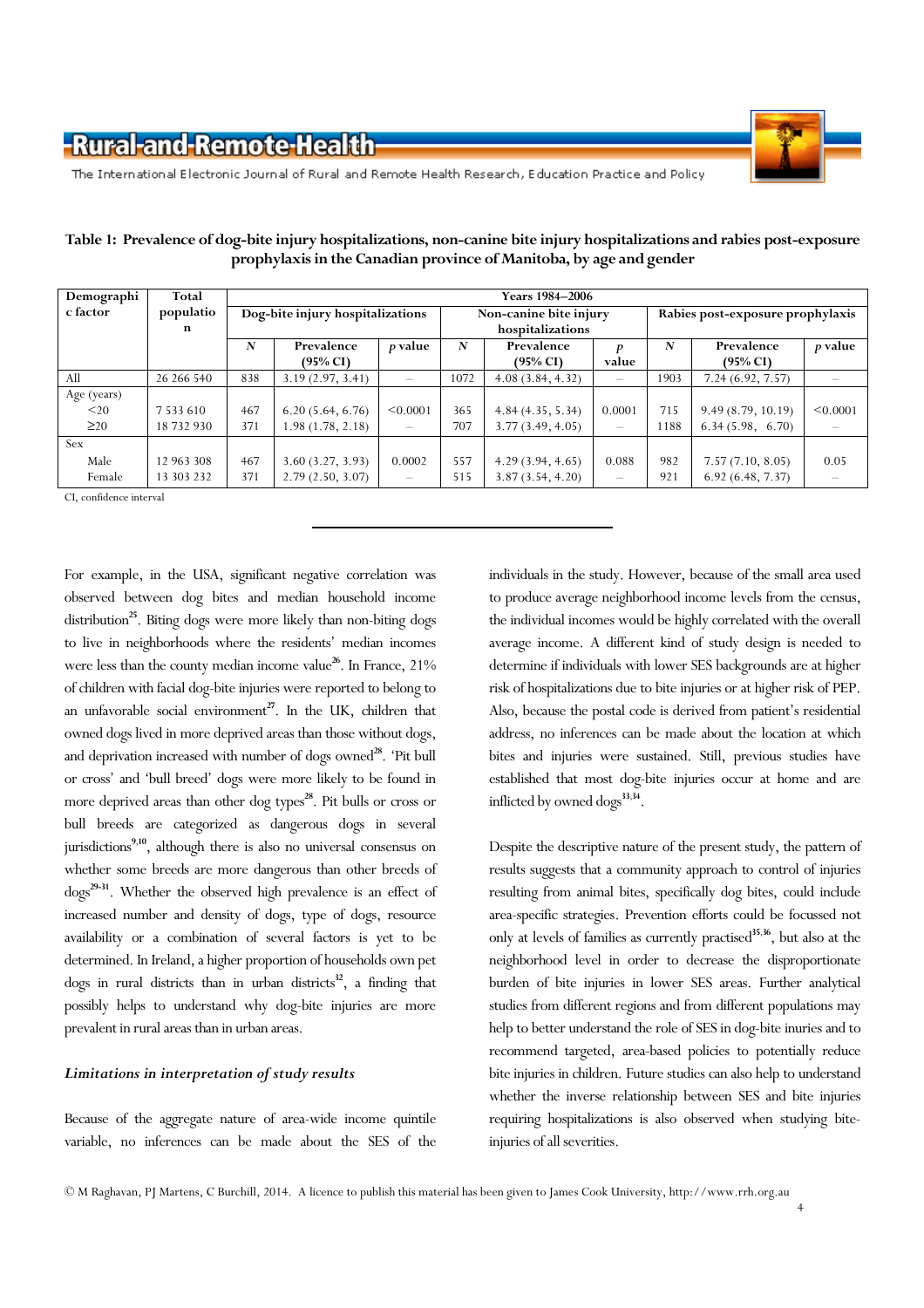

The International Electronic Journal of Rural and Remote Health Research, Education Practice and Policy

#### Table 2: Prevalence of dog-bite injury hospitalizations, non-canine bite injury hospitalizations and rabies postexposure prophylaxis in the Canadian province of Manitoba, by rurality, region and income quintile areas

| Area of study                     | <b>Total</b><br>population | Years 1984-2006                  |                                   |                                            |                                         |                                      |                                            |                                  |                                   |                                            |  |
|-----------------------------------|----------------------------|----------------------------------|-----------------------------------|--------------------------------------------|-----------------------------------------|--------------------------------------|--------------------------------------------|----------------------------------|-----------------------------------|--------------------------------------------|--|
|                                   |                            | Dog-bite injury hospitalizations |                                   |                                            | Non-canine bite injury hospitalizations |                                      |                                            | Rabies post-exposure prophylaxis |                                   |                                            |  |
|                                   |                            | $\boldsymbol{N}$                 | Prevalence<br>$(95\% \text{ CI})$ | Beta<br>coefficient<br>(standard<br>error) | N                                       | Prevalence<br>$(95\% \text{ CI})$    | Beta<br>coefficient<br>(standard<br>error) | $\boldsymbol{N}$                 | Prevalence<br>$(95\% \text{ CI})$ | Beta<br>coefficient<br>(standard<br>error) |  |
| Manitoba                          | 26 26 6 540                | 838                              | 3.19(2.97, 3.41)                  | $\equiv$                                   | 1072                                    | 4.08(3.84, 4.32)                     | $\sim$                                     | 1903                             | 7.24(6.92, 7.57)                  | $\qquad \qquad =$                          |  |
| Rurality                          |                            |                                  |                                   |                                            |                                         |                                      |                                            |                                  |                                   |                                            |  |
| Rural                             | 11 908 363                 | 426                              | $3.58(3.24, 3.92)$ **             | 0.22(0.07)                                 | 645                                     | $5.42(5.00, 5.83)$ ****              | 0.60(0.06)                                 | 1306                             | $10.97(10.37, 11.56)$ ****        | 0.97(0.05)                                 |  |
| Urbant                            | 14 358 177                 | 412                              | 2.87(2.59, 3.15)                  | $\overline{\phantom{a}}$                   | 427                                     | 2.97(2.69, 3.26)                     | $\qquad \qquad -$                          | 597                              | 4.16(3.82, 4.49)                  | $\overline{\phantom{m}}$                   |  |
| Region                            |                            |                                  |                                   |                                            |                                         |                                      |                                            |                                  |                                   |                                            |  |
| Northern                          | 1 616 556                  | 100                              | 6.19 (5.03, 7.52)****             | 0.78(0.11)                                 | 96                                      | $5.94 (4.81, 7.25)$ ****             | 0.70(0.11)                                 | 111                              | $6.87(5.65, 8.27)$ ****           | 0.60(0.10)                                 |  |
| Mid                               | 3 5 7 9 7 1 7              | 128                              | $3.57(2.98, 4.25)^*$              | 0.23(0.10)                                 | 222                                     | $6.20 \overline{(5.41, 7.07)^{***}}$ | 0.74(0.08)                                 | 633                              | $17.68(16.30, 19.06)$ ****        | 1.54(0.06)                                 |  |
| Southern                          | 5 085 496                  | 154                              | 3.03(2.57, 3.55)                  | 0.06(0.09)                                 | 285                                     | $5.60(4.97, 6.29)$ ****              | 0.64(0.08)                                 | 526                              | $10.34$ (9.46, 11.23)****         | 1.01(0.06)                                 |  |
| Brandon                           | 1 091 109                  | 32                               | 2.93(2.01, 4.14)                  | 0.03(0.18)                                 | 30                                      | 2.75(1.86, 3.93)                     | $-0.07(0.19)$                              | 70                               | $6.41(5.00, 8.11)$ ****           | 0.53(0.13)                                 |  |
| Winnipeg <sup>†</sup>             | 14 893 662                 | 424                              | 2.85(2.57, 3.12)                  | $\equiv$                                   | 439                                     | 2.95(2.67, 3.22)                     | $\overline{\phantom{a}}$                   | 563                              | 3.78(3.47, 4.09)                  | $\equiv$                                   |  |
| Income quintile area              |                            |                                  |                                   |                                            |                                         |                                      |                                            |                                  |                                   |                                            |  |
| Rural (R; lowest to               |                            |                                  |                                   |                                            |                                         |                                      |                                            |                                  |                                   |                                            |  |
| highest)                          |                            |                                  |                                   |                                            |                                         |                                      |                                            |                                  |                                   |                                            |  |
| R1                                | 2 046 426                  | 106                              | $5.18(4.24, 6.26)$ ****           | 0.84(0.16)                                 | 184                                     | $8.99(7.74,10.39)$ ****              | 1.64(0.16)                                 | 237                              | $11.58(10.15, 13.15)$ ****        | 1.24(0.12)                                 |  |
| R <sub>2</sub>                    | 2 0 3 7 3 6 9              | 75                               | 3.68 $(2.89, 4.61)$ **            | 0.49(0.17)                                 | 145                                     | 7.12 $(6.01, 8.37)$ ****             | 1.40(0.16)                                 | 314                              | $15.41 (13.71, 17.12)$ ****       | 1.52(0.12)                                 |  |
| R <sub>3</sub>                    | 2 0 5 0 4 7 0              | 69                               | 3.36 $(2.62, 4.26)^*$             | 0.41(0.17)                                 | 116                                     | $5.66$ (4.67, 6.79)****              | 1.17(0.17)                                 | 248                              | $12.09(10.64, 13.70)$ ****        | 1.28(0.12)                                 |  |
| R <sub>4</sub>                    | 2 0 3 7 7 1 3              | 63                               | 3.09 (2.37, 3.96)                 | 0.32(0.18)                                 | 82                                      | 4.02 $(3.20, 4.99)$ ****             | 0.83(0.18)                                 | 247                              | $12.12(10.66, 13.73)$ ****        | 1.28(0.12)                                 |  |
| R <sub>5</sub>                    | 2 066 450                  | 68                               | $3.29(2.55, 4.17)^*$              | 0.38(0.17)                                 | 74                                      | $3.58(2.81, 4.50)$ ****              | 0.71(0.18)                                 | 218                              | $10.55(9.19, 12.05)$ ****         | 1.14(0.12)                                 |  |
| Urban (U; lowest to<br>highest)   |                            |                                  |                                   |                                            |                                         |                                      |                                            |                                  |                                   |                                            |  |
| $\overline{u}$                    | 2 739 894                  | 100                              | $3.65(2.97, 4.44)^{**}$           | 0.49(0.16)                                 | 127                                     | 4.63 (3.86, 5.52)****                | 0.97(0.17)                                 | 124                              | $4.53(3.76, 5.40)$ ***            | 0.30(0.14)                                 |  |
| U <sub>2</sub>                    | 2 740 888                  | 85                               | 3.10(2.48, 3.83)                  | 0.32(0.16)                                 | 103                                     | $3.76(3.07, 4.56)$ ****              | 0.76(0.17)                                 | 126                              | 4.60(3.83, 5.47)                  | 0.31(0.14)                                 |  |
| U <sub>3</sub>                    | 2 9 14 8 8 2               | 82                               | 2.81(2.24, 3.49)                  | 0.27(0.17)                                 | 79                                      | $2.71(2.15, 3.38)^*$                 | 0.44(0.18)                                 | 137                              | 4.70(3.95, 5.56)                  | 0.33(0.13)                                 |  |
| U <sup>4</sup>                    | 2 9 5 6 3 0 5              | 77                               | 2.60(2.06, 3.26)                  | 0.15(0.17)                                 | 65                                      | 2.20(1.69, 2.80)                     | 0.23(0.19)                                 | 106                              | 3.58(2.94, 4.34)                  | 0.06(0.14)                                 |  |
| $U5^{\dagger}$                    | 2 8 5 1 8 7 9              | 64                               | 2.24(1.73, 2.87)                  | $\equiv$                                   | 50                                      | 1.75(1.30, 2.31)                     | $\overline{\phantom{m}}$                   | 96                               | 3.37(2.73, 4.11)                  | $\equiv$                                   |  |
| Not assigned                      | 1 824 264                  | 49                               | 2.69(1.99, 3.55)                  | 0.18(0.13)                                 | 47                                      | 2.58(1.89, 3.43)                     |                                            | 50                               | 2.74(2.03, 3.61)                  |                                            |  |
| Rural and urban                   |                            |                                  |                                   |                                            |                                         |                                      |                                            |                                  |                                   |                                            |  |
| R1 and U1                         | 4786320                    | 206                              | $4.30(3.74, 4.93)$ ****           | $\overline{0.47(0.11)}$                    | 311                                     | $6.49(5.77, 7.22)$ ****              | 0.95(0.11)                                 | 361                              | $7.54(6.76, 8.32)^{*}$            | 0.17(0.08)                                 |  |
| R <sub>2</sub> and U <sub>2</sub> | 4 778 257                  | 160                              | 3.35(2.85, 3.91)                  | 0.22(0.12)                                 | 248                                     | $5.19(4.56, 5.88)$ ****              | 0.72(0.11)                                 | 440                              | $9.21 (8.35, 10.07)$ ****         | 0.37(0.07)                                 |  |
| R <sub>3</sub> and U <sub>3</sub> | 4 9 65 352                 | 151                              | 3.04(2.57, 3.57)                  | 0.12(0.12)                                 | 195                                     | $3.93(3.39, 4.52)$ ***               | 0.44(0.12)                                 | 385                              | $7.75(6.98, 8.53)$ **             | 0.19(0.08)                                 |  |
| R <sub>4</sub> and U <sub>4</sub> | 4 9 9 4 0 1 8              | 140                              | 2.80(2.36, 3.31)                  | 0.04(0.12)                                 | 147                                     | 2.94(2.49, 3.46)                     | 0.16(0.12)                                 | 353                              | 7.07(6.33, 7.81)                  | 0.10(0.08)                                 |  |
| R5 and U5+                        | 4 9 18 3 29                | 132                              | 2.68(2.24, 3.18)                  | $\equiv$                                   | 124                                     | 2.52(2.09, 3.01)                     | $\overline{\phantom{a}}$                   | 314                              | 6.38(5.68, 7.09)                  | $\equiv$                                   |  |
| Not assigned                      | 1 824 264                  | 49                               | 2.69(1.99, 3.55)                  | 0.18(0.13)                                 | 47                                      | 2.58(1.89, 3.43)                     |                                            | 50                               | 2.74(2.03, 3.61)                  | $\equiv$                                   |  |

† Reference group<br>\*p<0.05, \*\*p<0.01, \*\*\*p<0.001, \*\*\*\*p<0.0001<br>CI, confidence interval

## Acknowledgements

The authors acknowledge the Manitoba Centre for Health Policy for use of data contained in the Population Health Research Data Repository under HIPC number 2009/2010- 08. The results and the conclusions are those of the authors and no official endorsement by the Manitoba Centre for Health Policy, Manitoba Health, or other data provider is intended or should be inferred. Data used in this study are from the Population Health Research Data Repository housed at the Manitoba Centre for Health Policy, University of Manitoba and were derived from data provided by Manitoba Health.

This study was made possible by funding from the CIHR/PHAC Applied Public Health Chair Award (2007– 2012) to PJM.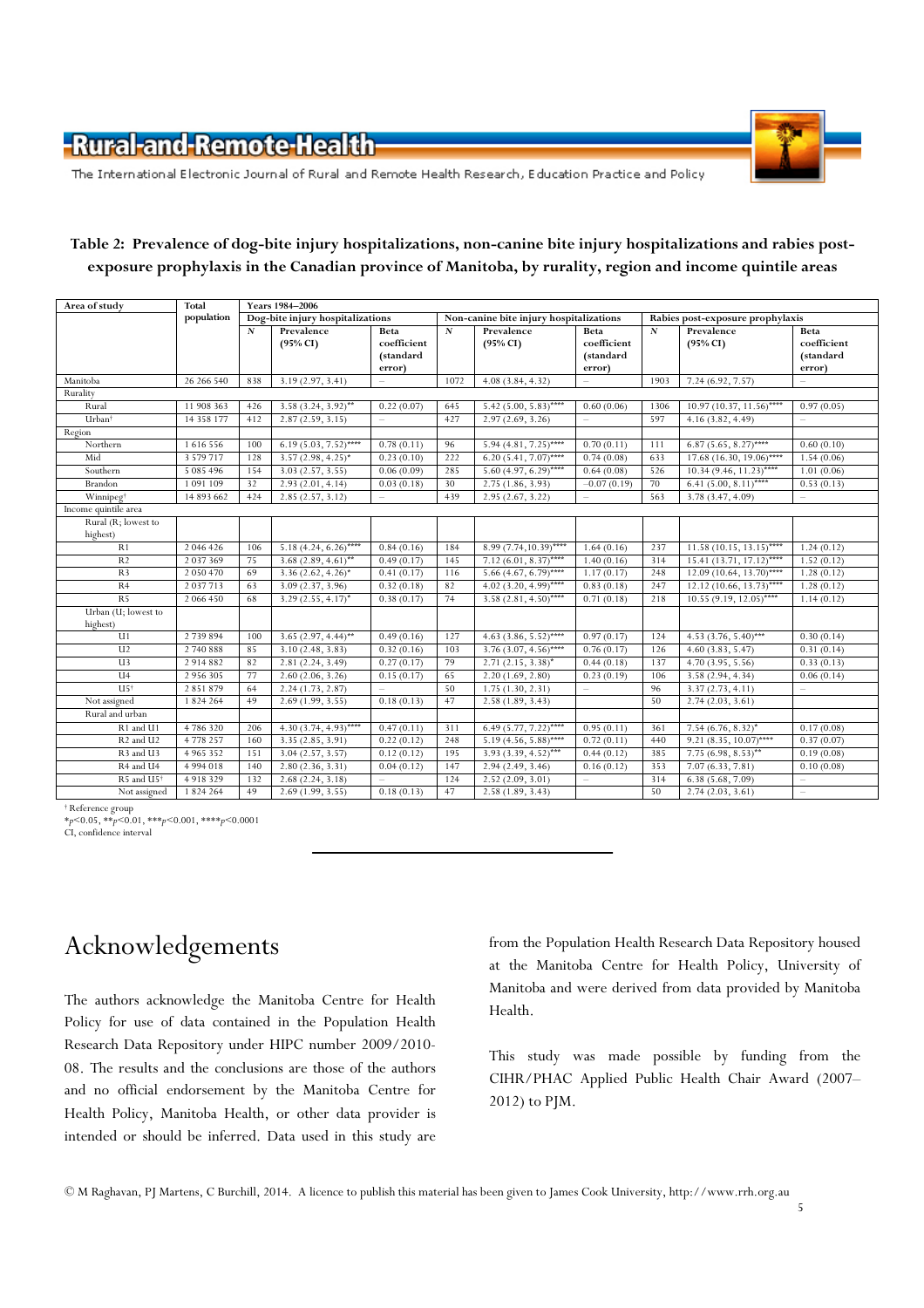The International Electronic Journal of Rural and Remote Health Research, Education Practice and Policy



Key: Prevalence (95% confidence interval) of dog-bite injury hospitalizations and total population during the period 1984/85 – 2005/06 are given by Manitoba regions. Hashed area represents water bodies.

#### Figure 1: Regions and regional differences in the prevalence of dog-bite injury hospitalizations in the Canadian province of Manitoba.

## References

1. Reiss F. Socioeconomic inequalities and mental health problems in children and adolescents: a systematic review. Social Science and Medicine 2013; 90: 24-31.

2. Sellström E, Bremberg S. The significance of neighbourhood context to child and adolescent health and well-being: a systematic review of multilevel studies. Scandinavian Journal of Public Health 2006; 34(5): 544-554.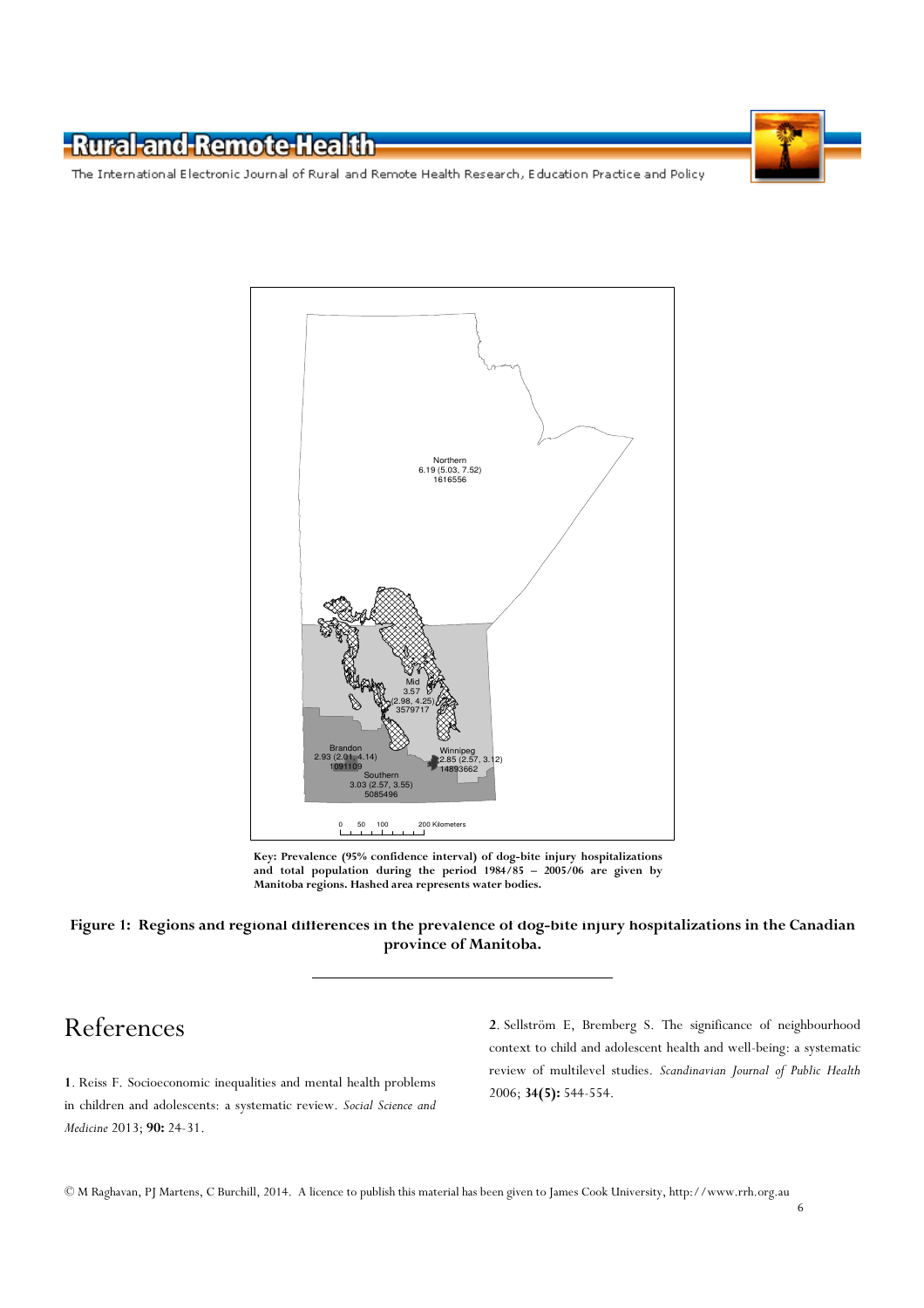The International Electronic Journal of Rural and Remote Health Research, Education Practice and Policy

3. Elgar FJ, Trites SJ, Boyce W. Social capital reduces socioeconomic differences in child health: evidence from the Canadian Health Behavior in School-Aged Children study. Canadian Journal of Public Health 2010; 101(Suppl 3): S23-S27.

4. Kendrick D, Mulvaney C, Burton P, Watson M. Relationships between child, family and neighbourhood characteristics and childhood injury: cohort study. Social Science and Medicine 2005; 61(9): 1905-1915.

5. Haynes R, Reading R, Gale S. Household and neighbourhood risks for injury to 5–14 year old children. Social Science and Medicine 2003; 57(4): 625-636.

6. Kendrick D, March P. How useful are sociodemographic characteristics in identifying children at risk of unintentional injury? Public Health 2001; 115(2): 103-107.

7. Ortega HW, Velden HV, Krause E, Reid S. Traumatic deaths in children: is there a difference between urban and rural populations? Pediatric Emergency Care 2013; 29(1): 36-38.

8. Kim K, Ozegovic D, Voaklander DC. Differences in incidence of injury between rural and urban children in Canada and the USA: a systematic review. Injury Prevention 2012; 18(4): 264-271.

9. Villalbi JR, Cleries M, Bouis S, Peracho V, Duran J, Casas C. Decline in hospitalizations due to dog bite injuries in Catalonia, 1997–2008. An effect of government regulation? Injury Prevention 2010; 16(6): 408-410.

10. Raghavan M, Martens PJ, Chateau D, Burchill C. Effectiveness of breed-specific legislation in decreasing the incidence of dog-bite injury hospitalizations in people in the Canadian province of Manitoba. Injury Prevention 2013; 19(3): 177-183.

11. Grill AK. Approach to management of suspected rabies exposures: what primary care physicians need to know. Canadian Family Physician 2009; 55: 247-251.

12. Manitoba Health Communicable Disease Control. Protocol for Management of Animal Exposures to Prevent Human Rabies. (Online) 2006. Available: http://www.gov.mb.ca/health/publichealth/ cdc/protocol/rabies\_protocol.pdf (Accessed 8 July 2013).

13. Moore DA, Sischo WM, Hunter A, Miles T. Animal bite epidemiology and surveillance for rabies postexposure prophylaxis. Journal of the American Veterinary Medical Association 2000; 217: 190- 194.

14. Christian KA, Blanton JD, Auslander M, Rupprecht CE. Epidemiology of rabies post-exposure prophylaxis – United States of America, 2006–2008. Vaccine 2009; 27: 7156-7161.

15. Last JM. A dictionary of epidemiology. 3rd edn. New York: Oxford University Press, 1995.

16. Manitoba Centre for Health Policy. Population Health Research Data Repository. (Online) 2009. Available: http://umanitoba.ca/ faculties/medicine/units/mchp/resources/ repository/ (Accessed 8 July 2013).

17. World Health Organization. International classification of diseases. (Online) Available: http://www.who.int/classifications/icd/en/ (Accessed 8 July 2013).

18. Texas Department of State Health Services. Report of birth defects among the 1999–2008 deliveries. (Online) 2012. Available: http://www.dshs.state.tx.us/birthdefects/data/BD\_Data\_99- 08/Report-of-Birth-Defects-Among-1999-2008-Deliveries/ (Accessed 8 July 2013).

19. Langlois P. Boost your confidence intervals with SAS. Proceedings of the 2010 Meeting of the South Central SAS Users Group. (Online). Available: http://www.scsug.org/SCSUGProceedings/ 2010/Langlois/Langlois\_conf\_intervals\_for\_SCSUG\_Educ\_Forum .pdf (Accessed 8 July 2013).

20. Pedan A. Analysis of count data using the SAS system. Statistics, Data Analysis, and Data Mining. Paper 247-26. (Online). Available: http://www2.sas.com/proceedings/sugi26/p247-26.pdf (Accessed 29 July 2013).

7